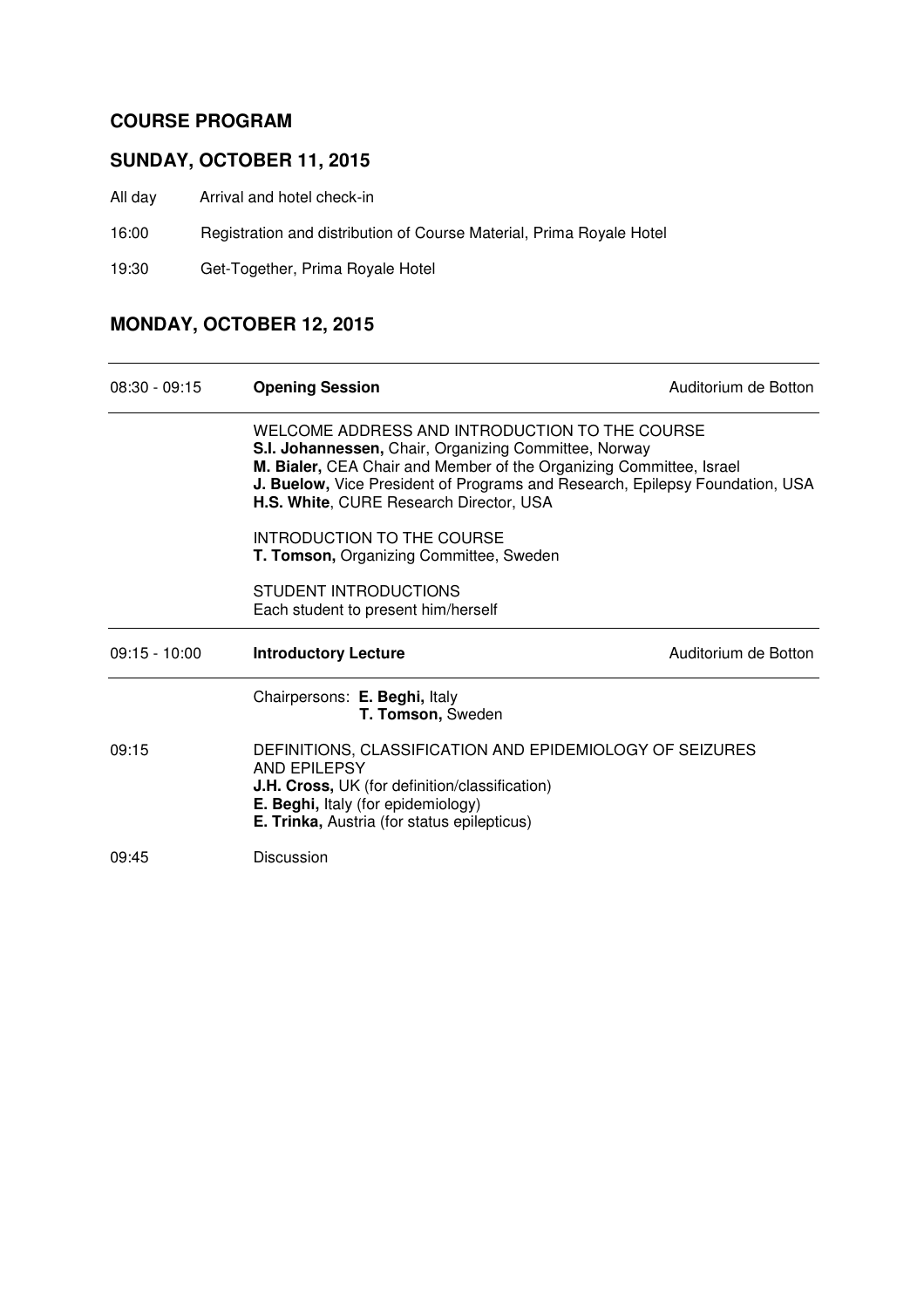## **MONDAY, OCTOBER 12, 2015 (continued)**

| $10:00 - 12:15$ | Session I:<br>THE PHARMACOLOGY OF AEDs                                                                                           | Auditorium de Botton |
|-----------------|----------------------------------------------------------------------------------------------------------------------------------|----------------------|
|                 | Chairpersons: S.I. Johannessen, Norway<br>C. Johannessen Landmark, Norway                                                        |                      |
| 10:00           | ANTISEIZURE MEDICINES: MECHANISMS OF ACTION AND RATIONAL<br><b>POLYPHARMACY</b><br>H.S. White, USA                               |                      |
| 10:45           | <b>Discussion</b>                                                                                                                |                      |
| 11:00           | Coffee Break                                                                                                                     |                      |
| 11:30           | EXPERIMENTAL MODELS FOR THE DISCOVERY AND TESTING OF AED<br>H.S. White, USA                                                      |                      |
| 12:00           | Discussion                                                                                                                       |                      |
| $12:15 - 15:30$ | Session II:<br>PHARMACOKINETICS AND THERAPEUTIC DRUG MONITORING                                                                  | Auditorium de Botton |
|                 | Chairpersons: H.S. White, USA<br>S.I. Johannessen, Norway                                                                        |                      |
| 12:15           | <b>BASIC PRINCIPLES OF PHARMACOKINETICS</b><br>M. Bialer, Israel                                                                 |                      |
| 12:45           | <b>Discussion</b>                                                                                                                |                      |
| 13:00           | Light Lunch                                                                                                                      |                      |
| 14:00           | PHARMACOKINETIC VARIABILITY OF AEDS IN SPECIAL PATIENT<br>POPULATIONS, WITH CLINICAL EXAMPLES<br>C. Johannessen Landmark, Norway |                      |
| 14:30           | <b>Discussion</b>                                                                                                                |                      |
| 14:45           | <b>IMPLEMENTATION OF THERAPEUTIC DRUG MONITORING IN AED</b><br>THERAPY, WITH CLINICAL EXAMPLES<br>S.I. Johannessen, Norway       |                      |
| 15:15           | Discussion                                                                                                                       |                      |
| 15:30           | Coffee Break                                                                                                                     |                      |
| $16:00 - 17:00$ | <b>POSTER PRESENTATIONS I - see page 20</b><br>5 minutes per poster presenter                                                    | Auditorium de Botton |
|                 |                                                                                                                                  |                      |
| $17:00 - 17:45$ | <b>SELECTION OF DRUGS FOR</b><br><b>INITIAL TREATMENT OF ADULTS</b>                                                              | Auditorium de Botton |
| 17:00           | SELECTION OF DRUGS FOR INITIAL TREATMENT OF ADULTS<br>E. Trinka, Austria                                                         |                      |
| 17:30           | Discussion                                                                                                                       |                      |

19:30 Dinner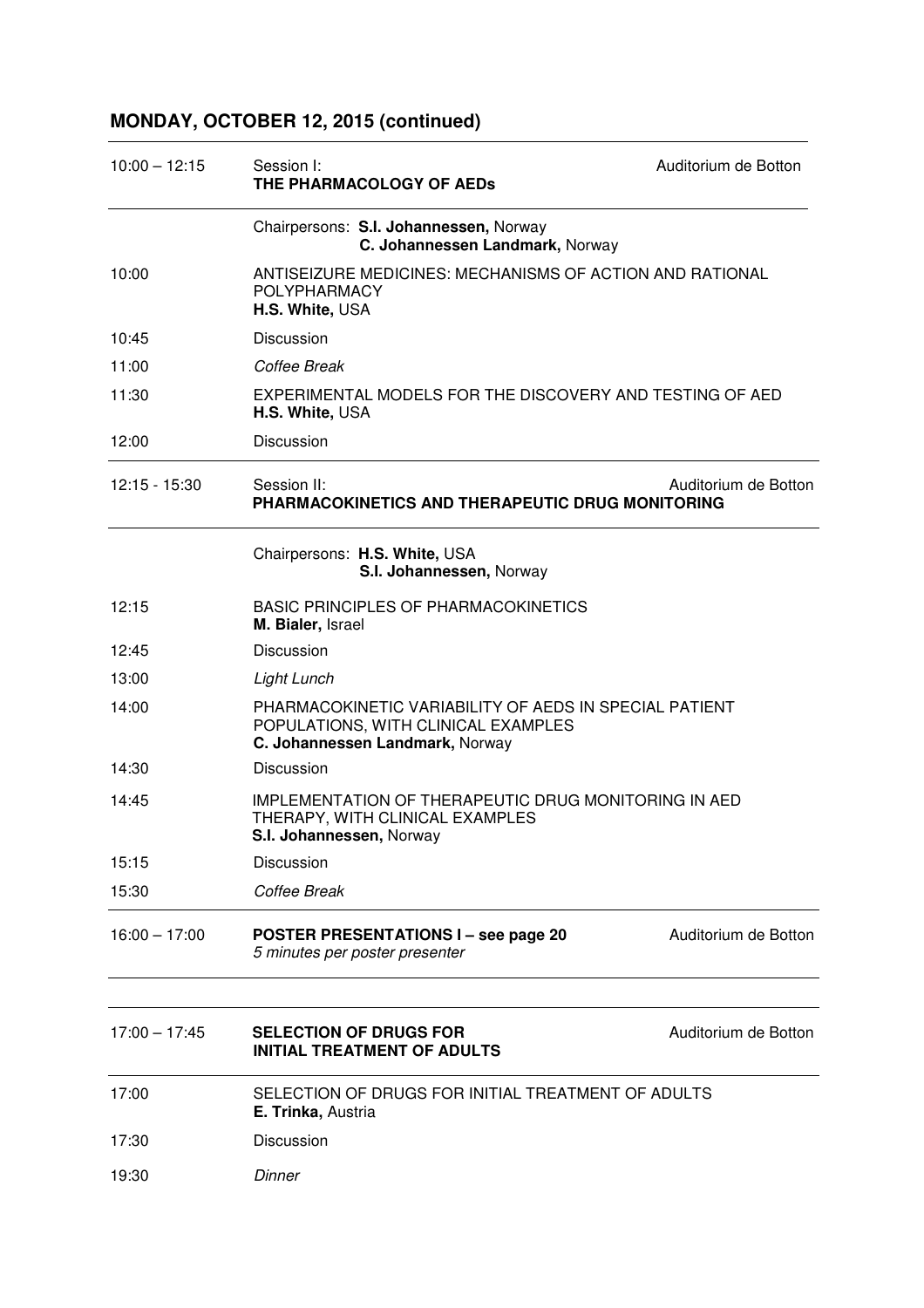## **TUESDAY, OCTOBER 13, 2015**

| $08:00 - 10:30$ | Session III:<br><b>DRUG INTERACTIONS</b>                                                                                      | Auditorium de Botton               |
|-----------------|-------------------------------------------------------------------------------------------------------------------------------|------------------------------------|
|                 | Chairpersons: M. Bialer, Israel<br>R.H. Levy, USA                                                                             |                                    |
| 08:00           | MECHANISMS AND PREDICTIONS OF PHARMACOKINETIC INTERACTIONS<br>OF AEDS-THEORETICAL ASPECTS<br>R.H. Levy, USA                   |                                    |
| 08:45           | <b>Discussion</b>                                                                                                             |                                    |
| 09:00           | CLINICALLY RELEVANT DRUG INTERACTIONS WITH EXAMPLES<br>R.H. Levy, USA                                                         |                                    |
| 09:30           | Discussion                                                                                                                    |                                    |
| 09:45           | ADVERSE EFFECTS OF ANTIEPILEPTIC (ANTISEIZURE) DRUGS<br>E. Trinka, Austria                                                    |                                    |
| 10:15           | Discussion                                                                                                                    |                                    |
| 10:30           | Coffee Break                                                                                                                  |                                    |
| 11:00-12:30     | <b>GUIDED CASES: DRUG INTERACTIONS</b><br><b>AND SPECIAL PATIENT GROUPS</b><br>(IN GROUPS)                                    | Auditorium de Botton & Fostel Room |
|                 | Tutors: M. Bialer, Israel, S.I. Johannessen, Norway,<br>C. Johannessen Landmark, Norway, R.H. Levy, USA,<br>T. Tomson, Sweden |                                    |
| 12:30           | Light Lunch                                                                                                                   |                                    |
| $13:30 - 14:30$ | <b>POSTER PRESENTATIONS II - see page 21</b><br>5 minutes per poster presenter                                                | Auditorium de Botton               |
| 14:30           | Coffee Break                                                                                                                  |                                    |
| 15:00 - 16:30   | <b>WORKSHOP ON HOW TO INITIATE</b><br><b>A RESEARCH PROGRAM</b>                                                               | Auditorium de Botton & Fostel Room |
|                 | Tutors: J. Buelow, USA, R.H. Levy, USA, E. Trinka, Austria, H.S. White, USA                                                   |                                    |
| 16:30           | Late afternoon walking tour (to depart directly after sessions)                                                               |                                    |
| 20:00           | Dinner                                                                                                                        |                                    |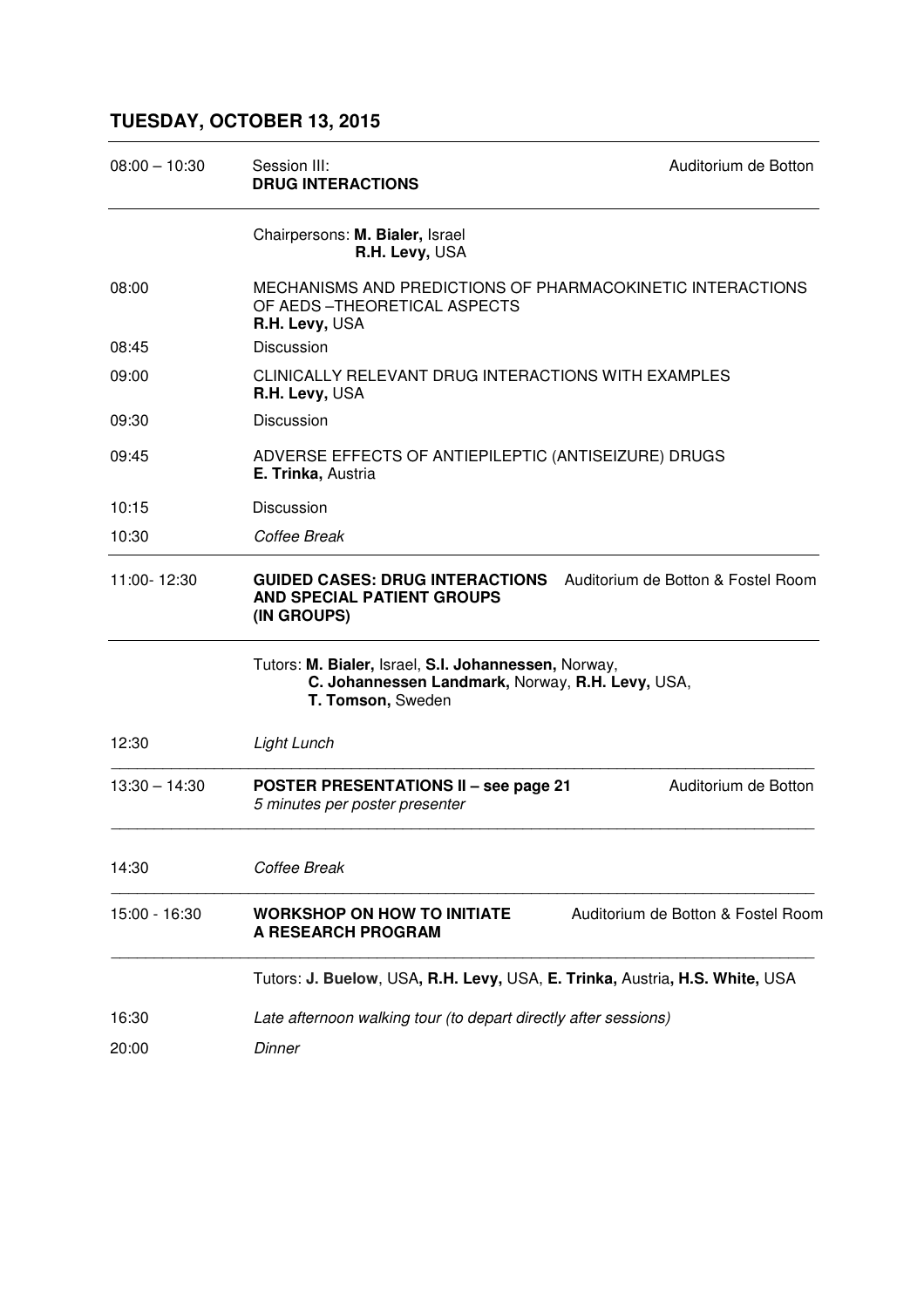# **WEDNESDAY, OCTOBER 14, 2015**

| $08:00 - 12:30$ | Session IV:<br><b>ASSESSING EFFICACY AND SAFETY (1)</b>                         | Auditorium de Botton |
|-----------------|---------------------------------------------------------------------------------|----------------------|
|                 | Chairpersons: E. Perucca, Italy<br>T. Tomson, Sweden                            |                      |
| 08:00           | THE MEDICAL TREATMENT OF CHRONIC EPILEPSY<br>S. Shorvon, UK                     |                      |
| 08:30           | Discussion                                                                      |                      |
| 08:45           | CONTROLLED AND UNCONTROLLED TRIALS IN EPILEPSY<br>E. Perucca, Italy             |                      |
| 09:15           | Discussion                                                                      |                      |
| 09:30           | STATUS EPILEPTICUS AND ACUTE REPETITIVE SEIZURES<br>S. Shorvon, UK              |                      |
| 10:00           | Discussion                                                                      |                      |
| 10:15           | Coffee Break                                                                    |                      |
| 10:45           | TERMINATION OF AED THERAPY IN SEIZURE FREE PATIENTS<br>E. Trinka, Austria       |                      |
| 11:15           | Discussion                                                                      |                      |
| 11:30           | SPECIFICITIES OF TRIAL DESIGN FOR CHILDREN<br>J.H. Cross, UK                    |                      |
| 12:00           | Discussion                                                                      |                      |
| 12:15           | Light Lunch                                                                     |                      |
| 13:15-14:15     | <b>POSTER PRESENTATIONS III - see page 22</b><br>5 minutes per poster presenter | Auditorium de Botton |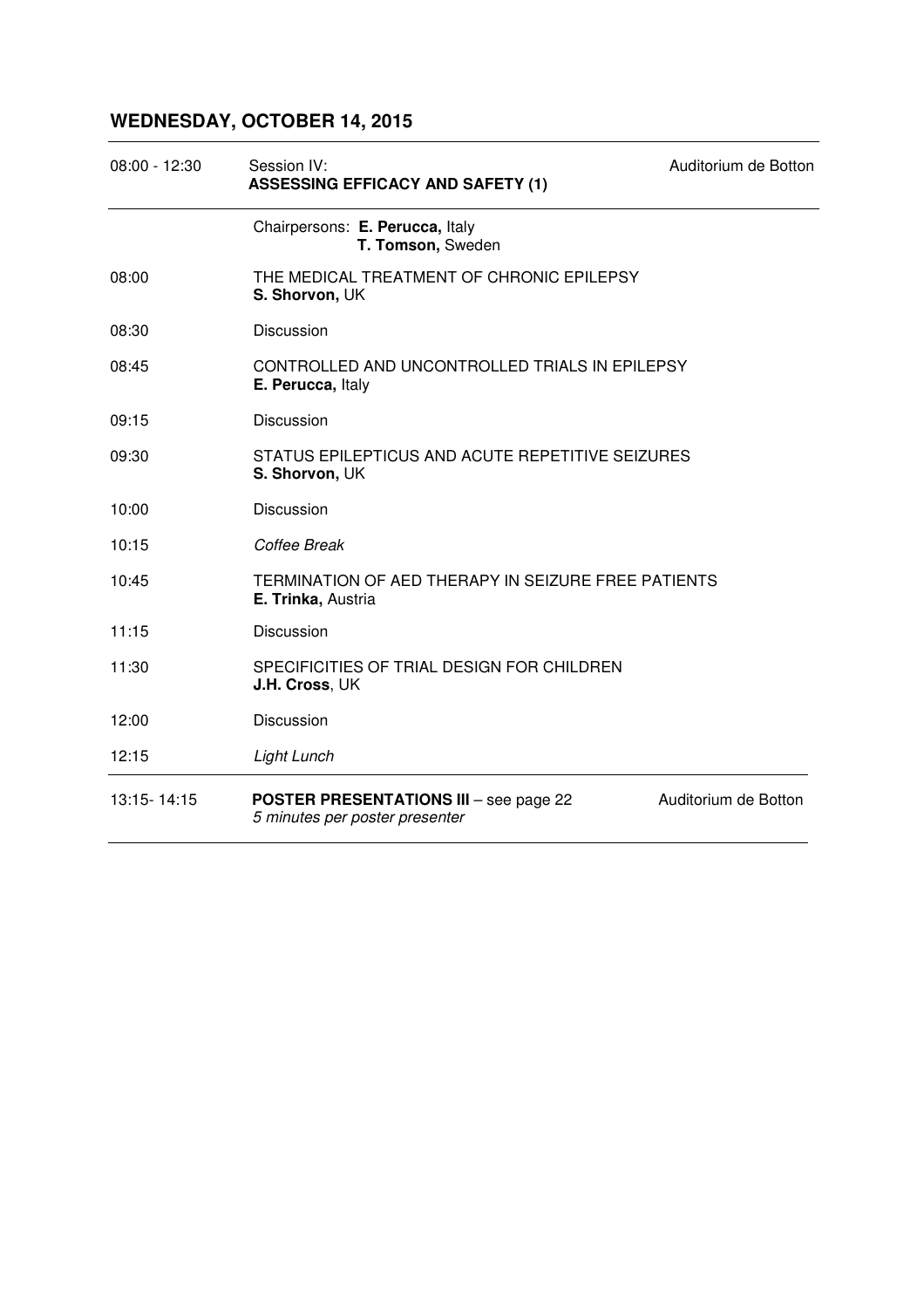# **WEDNESDAY, OCTOBER 14, 2015 (continued)**

| $14:15 - 18:00$ | Session V:<br><b>ASSESSING EFFICACY AND SAFETY (2)</b>                       | Auditorium de Botton |
|-----------------|------------------------------------------------------------------------------|----------------------|
|                 | Chairpersons: F. Vigevano, Italy<br>T. Tomson, Sweden                        |                      |
| 14:15           | CRITICAL INTERPRETATION OF DRUG TRIALS IN EPILEPSY<br>E. Perucca, Italy      |                      |
| 14:45           | <b>Discussion</b>                                                            |                      |
| 15:00           | WHEN TO TREAT - AND WITH WHAT DOSAGE?<br>T. Tomson, Sweden                   |                      |
| 15:30           | Discussion                                                                   |                      |
| 15:45           | Coffee Break                                                                 |                      |
| 16:15           | PREGNANCY AND BREAST-FEEDING<br>T. Tomson, Sweden                            |                      |
| 16:45           | <b>Discussion</b>                                                            |                      |
| 17:00           | THE 4 PHASES OF DRUG DEVELOPMENT AND REGULATORY AFFAIRS<br>M. Bialer, Israel |                      |
| 17:30           | Discussion                                                                   |                      |
| 17:45           | Discussion and assignments for the Journal Club                              |                      |
| 19:30           | Dinner                                                                       |                      |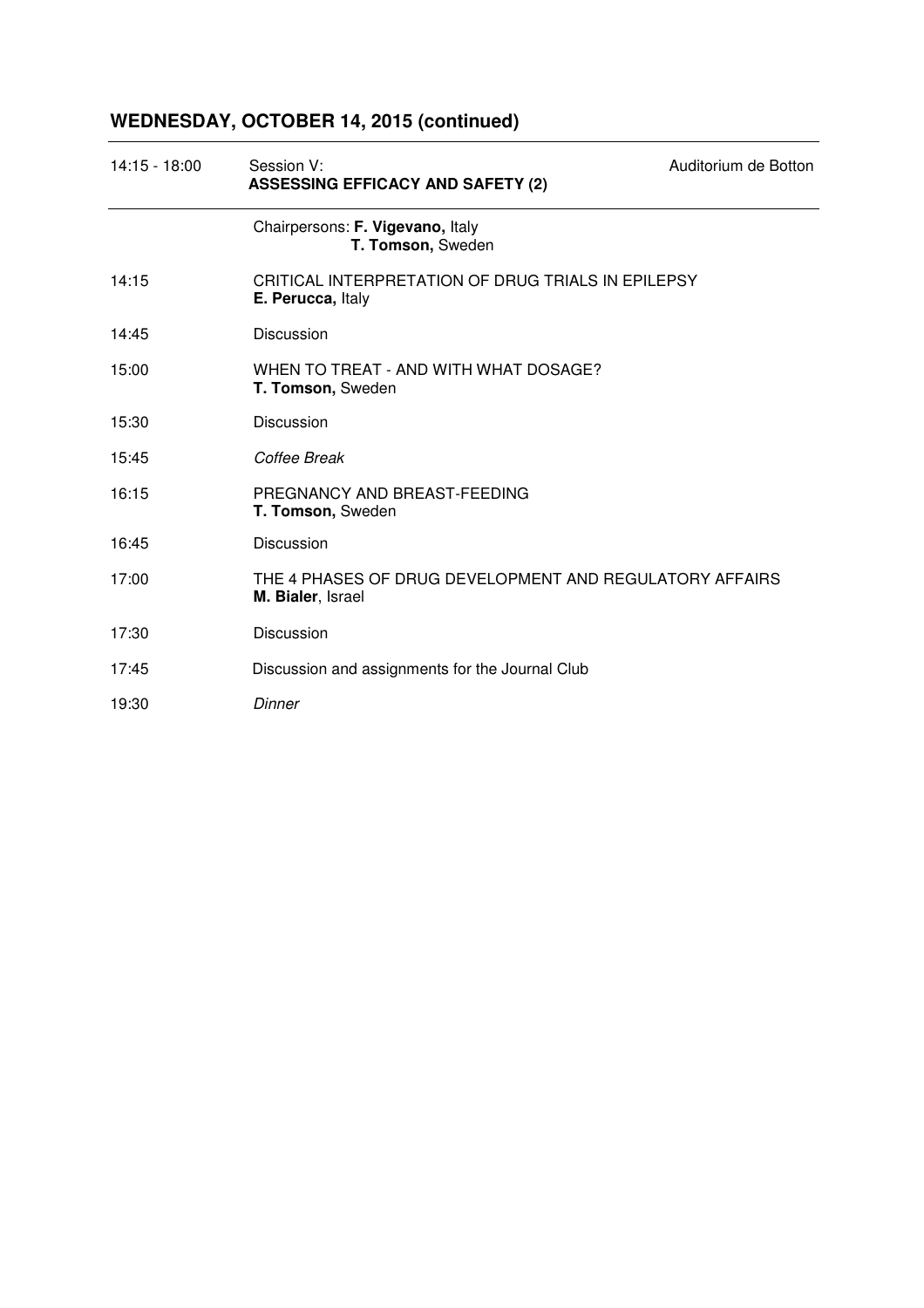## **THURSDAY, OCTOBER 15, 2015**

| $08:30 - 12:00$ | Session VI:<br><b>ASSESSING EFFICACY AND SAFETY (3)</b>                                                                      | Auditorium de Botton |
|-----------------|------------------------------------------------------------------------------------------------------------------------------|----------------------|
|                 | Chairpersons: J.H. Cross, UK,<br>M. Neufeld, Israel                                                                          |                      |
| 08:30           | SEIZURE AGGRAVATION BY ANTIEPILEPTIC DRUGS<br>E. Perucca, Italy                                                              |                      |
| 09:00           | Discussion                                                                                                                   |                      |
| 09:15           | SELECTION OF DRUGS FOR INITIAL TREATMENT OF CHILDREN<br><b>J.H Cross, UK</b>                                                 |                      |
| 09:45           | Discussion                                                                                                                   |                      |
| 10:00           | Coffee break                                                                                                                 |                      |
| 10:30           | STATISTICAL PRINICIPLES APPLIED TO DESIGN AND ANALYSIS OF<br><b>CLINICAL TRIALS</b><br>M. Bialer, Israel and E. Beghi, Italy |                      |
| 11:00           | Discussion                                                                                                                   |                      |
| 11:15           | META-ANALYSIS: ADVANTAGES AND LIMITATIONS<br>E. Beghi, Italy                                                                 |                      |
| 11:45           | Discussion                                                                                                                   |                      |
| 12:00           | Light Lunch                                                                                                                  |                      |
| $13:00 - 14:00$ | <b>POSTER PRESENTATIONS IV - see page 23</b><br>5 minutes per poster presenter                                               | Auditorium de Botton |
|                 |                                                                                                                              |                      |
| $14:00 - 16:45$ | Session VII:<br><b>OPTIMIZING MEDICAL MANAGEMENT (1)</b>                                                                     | Auditorium de Botton |
|                 | Chairpersons: F. Vigevano, Italy<br>E. Beghi, Italy                                                                          |                      |
| 14:00           | WHAT STRATEGY WHEN THE INITIAL DRUG FAILS<br>E. Beghi, Italy                                                                 |                      |
| 14:30           | Discussion                                                                                                                   |                      |
| 14:45           | DRIVING INNOVATION IN THERAPIES FOR PEOPLE WITH EPILEPSY:<br>BENCH TO BEDSIDE TO COMMUNITY<br>J. Buelow, USA                 |                      |
| 15:15           | Discussion                                                                                                                   |                      |
| 15:30           | Coffee break                                                                                                                 |                      |
| 16:00           | SEVERE CHILDHOOD EPILEPSIES<br>F. Vigevano, Italy                                                                            |                      |
| 16:30           | Discussion                                                                                                                   |                      |
| 19:30           | Dinner                                                                                                                       |                      |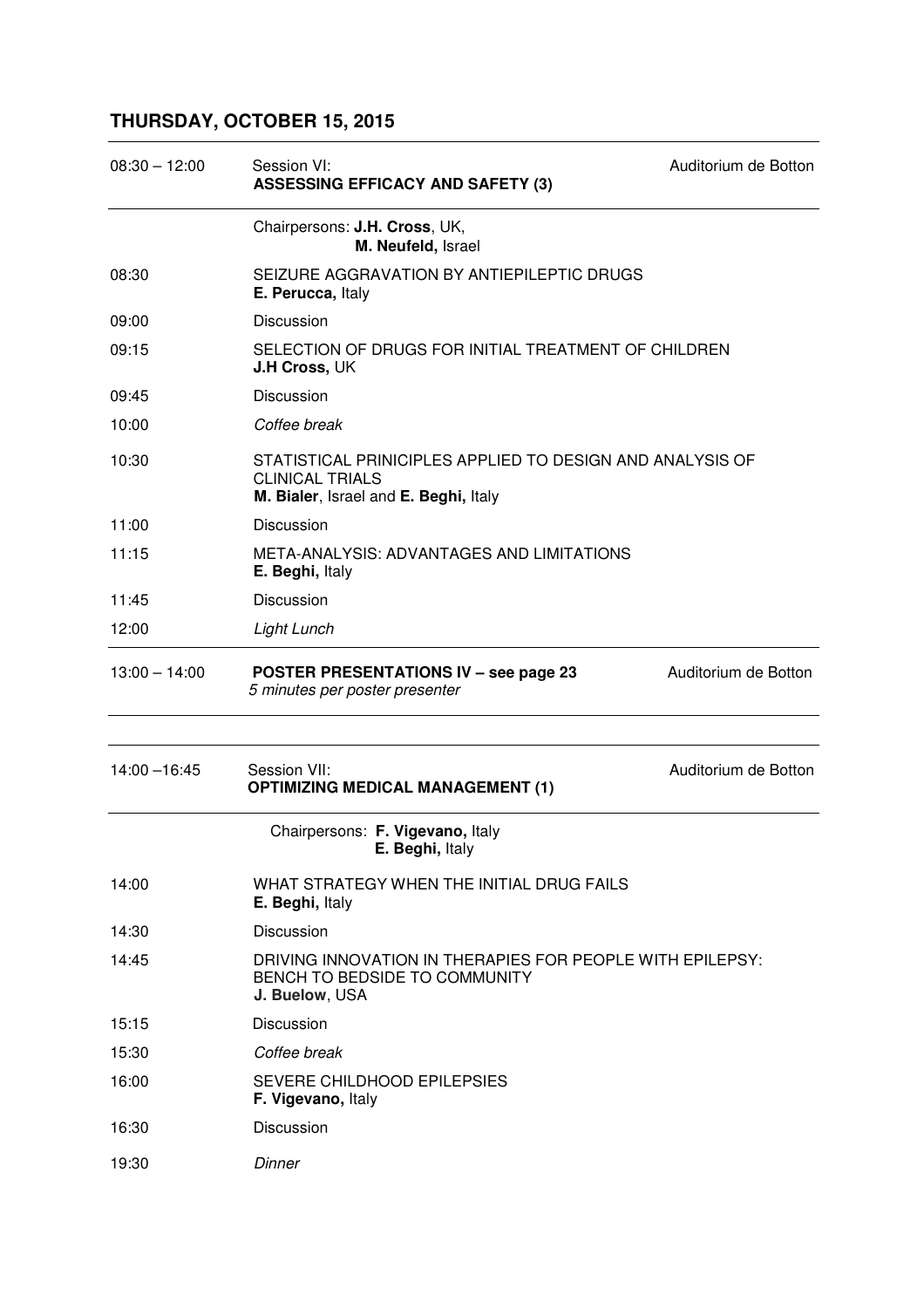### **FRIDAY, OCTOBER 16, 2015**

| $08:30 - 12:00$ | Session IX:<br><b>OPTIMIZING MEDICAL MANAGEMENT (2):</b><br><b>SPECIAL SITUATIONS/SPECIAL GROUPS</b> | Auditorium de Botton<br>& Fostel Room |
|-----------------|------------------------------------------------------------------------------------------------------|---------------------------------------|
|                 | Chairpersons: M. Neufeld, Israel<br>F. Vigevano, Italy                                               |                                       |
| 08:30           | <b>PEDIATRIC 1</b><br>F. Vigevano, Italy                                                             |                                       |
| 09:00           | Discussion                                                                                           |                                       |
| 09:15           | PEDIATRIC 2<br>N. Specchio, Italy                                                                    |                                       |
| 09:45           | <b>Discussion</b>                                                                                    |                                       |
| 10:00           | Coffee Break                                                                                         |                                       |
| 10:30           | EPILEPSY IN THE ELDERLY<br>M. Neufeld, Israel                                                        |                                       |
| 11:00           | Discussion                                                                                           |                                       |
| 11:15           | LONG-TERM PROGNOSIS OF EPILEPSY AND DRUG RESISTANCE<br>E. Beghi, Italy                               |                                       |
| 11:45           | Discussion                                                                                           |                                       |
| $12:00 - 13:00$ | <b>POSTER PRESENTATIONS V - see page 24</b><br>5 minutes per poster presenter                        | Auditorium de Botton                  |
| 13:00           | <b>Light Lunch</b>                                                                                   |                                       |
| 14:00 - 15:30   | <b>JOURNAL CLUB TUTORIAL</b>                                                                         | Auditorium de Botton & Fostel Room    |
|                 | Tutors: E. Beghi, Italy, M. Neufeld, Israel, F. Vigevano, Italy, N. Specchio, Italy                  |                                       |
| 19:30           | Dinner                                                                                               |                                       |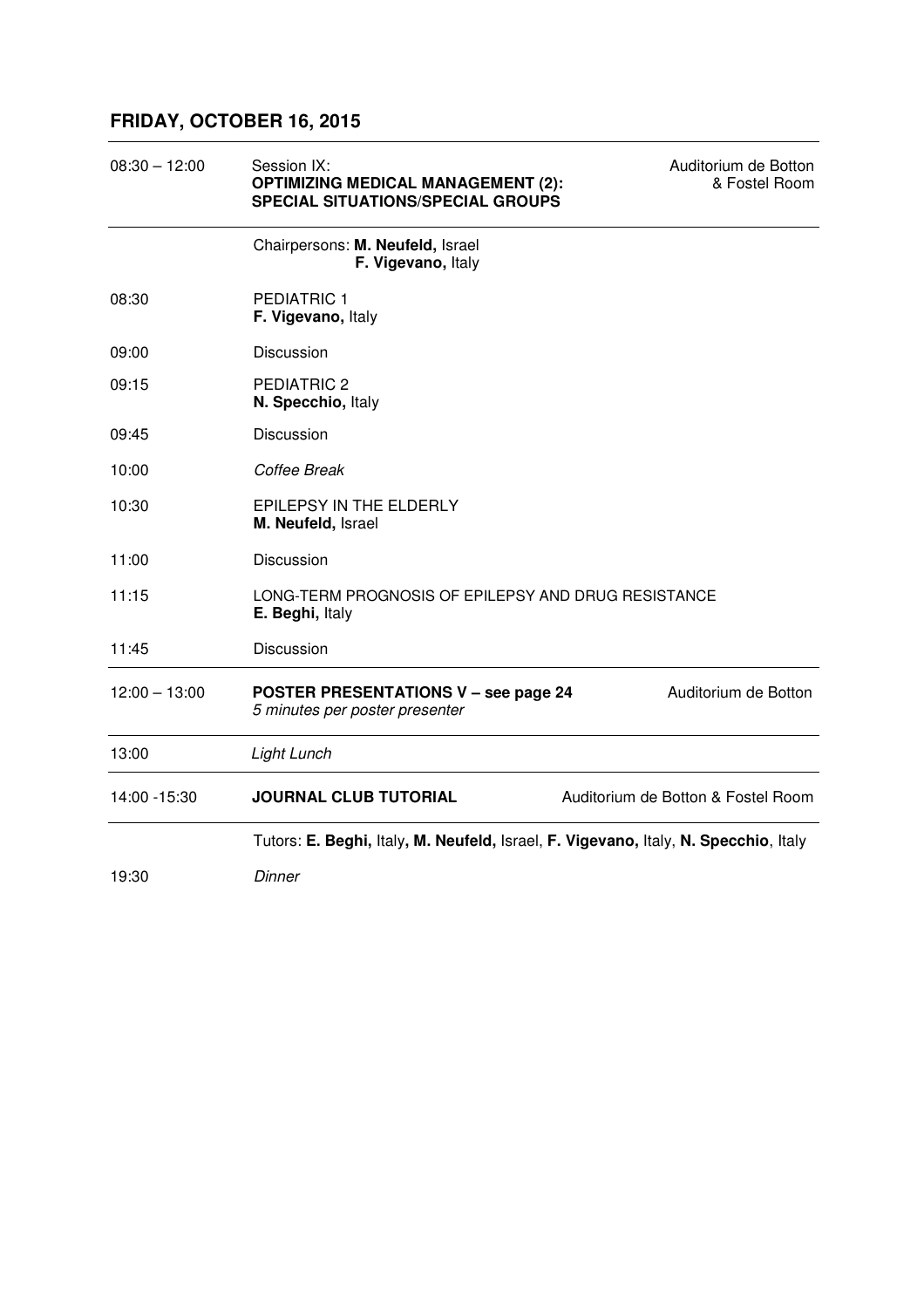### **POSTER PRESENTATIONS I – MONDAY, OCTOBER 12, 2015 (16:00 – 17:00)**

- 1. EFFICACY AND TOLERABILITY OF LAMOTRIGINE IN JUVENILE MYOCLONIC EPILEPSY IN ADULTS: A PROSPECTIVE, UNBLINDED RANDOMIZED CONTROLLED TRIAL **R. Andrade-Machado**, V. Frades, A. Goicoechea-Astencio, Colombia
- 2. GENOME-BASED BIOMARKERS OF EARLY TREATMENT RESPONSE IN NEWLY DIAGNOSED EPILEPSY **P. Auce**, B. Francis, A. Jorgensen, M. J. Brodie, A. G. Marson, G. J. Sills, EpiPGx Consortium, UK
- 3. DESCRIBING A DIRECT MECHANISM OF ACTION FOR THE MCT KETOGENIC DIET **K. Augustin**, P. Chen, M. Walker, S. Heales, R. Williams, UK
- 4. BONE MINERAL DENSITY IN ADULT PATIENTS TREATED WITH VARIOUS ANTIEPILEPTIC DRUGS **S. A. Beniczky**, J. Viken, N. B. Andersen, Denmark
- 5. THE ROLE OF TOLL-LIKE RECEPTOR 3 IN EPILEPSY **F. Benninger**, A. Gross, I. Steiner, E. Okun, D. Offen, Israel
- 6. SEC-BUTYL-PROPYLACETAMIDE (SPD) AND VALNOCTAMIDE FOR TREATMENT OF STATUS EPILEPTICUS AND ORGANOPHOSPHATE NEURONAL DAMAGE **D. Bibi**, H. Mawasi, T. Shekh-Ahmad, M. Bialer, Israel
- 7. PHARMACOKINETIC VARIABILITY OF CLOBAZAM AND ITS METABOLITE DESMETHYLCLOBAZAM IN CLINICAL PRACTICE – IMPACT OF COMEDICATION **M. L. Burns**, S. I. Johannessen, C. Johannessen Landmark, A. Baftiu, M. Stokke Opdal, Norway
- 8. LONG-TERM PROGNOSIS OF EPILEPSY: THE PRO-LONG STUDY. A MULTI-CENTER RETROSPECTIVE SURVEY OF PROGNOSTIC PATTERNS IN NEWLY DIAGNOSED PATIENTS **D. Carone**, S. Beretta, C. Zanchi, M. Pirovano, C. Trentini, E. Bianchi, E. Beghi, C.Ferrarese, Italy
- 9. A CAUSE OF STATUS EPILEPTICUS IN TURKEY: ISONIAZIDE INTOXICATION E. K. Coban, **V. B. Dogan**, A. Dirik, Turkey
- 10. THERAPY DECISIONS IN COMATOSE PATIENTS WITH SUBTLE CLINICAL SIGNS **B. Florea,** Romania
- 11. CHANGES OF BIOELECTRIC ACTIVITY OF THE BRAIN IN PATIENTS WITH CEREBRAL VENOUS PATHOLOGY IN THE LATE PERIOD OF CLOSED HEAD INJURY **V. Florikian,** Ukraine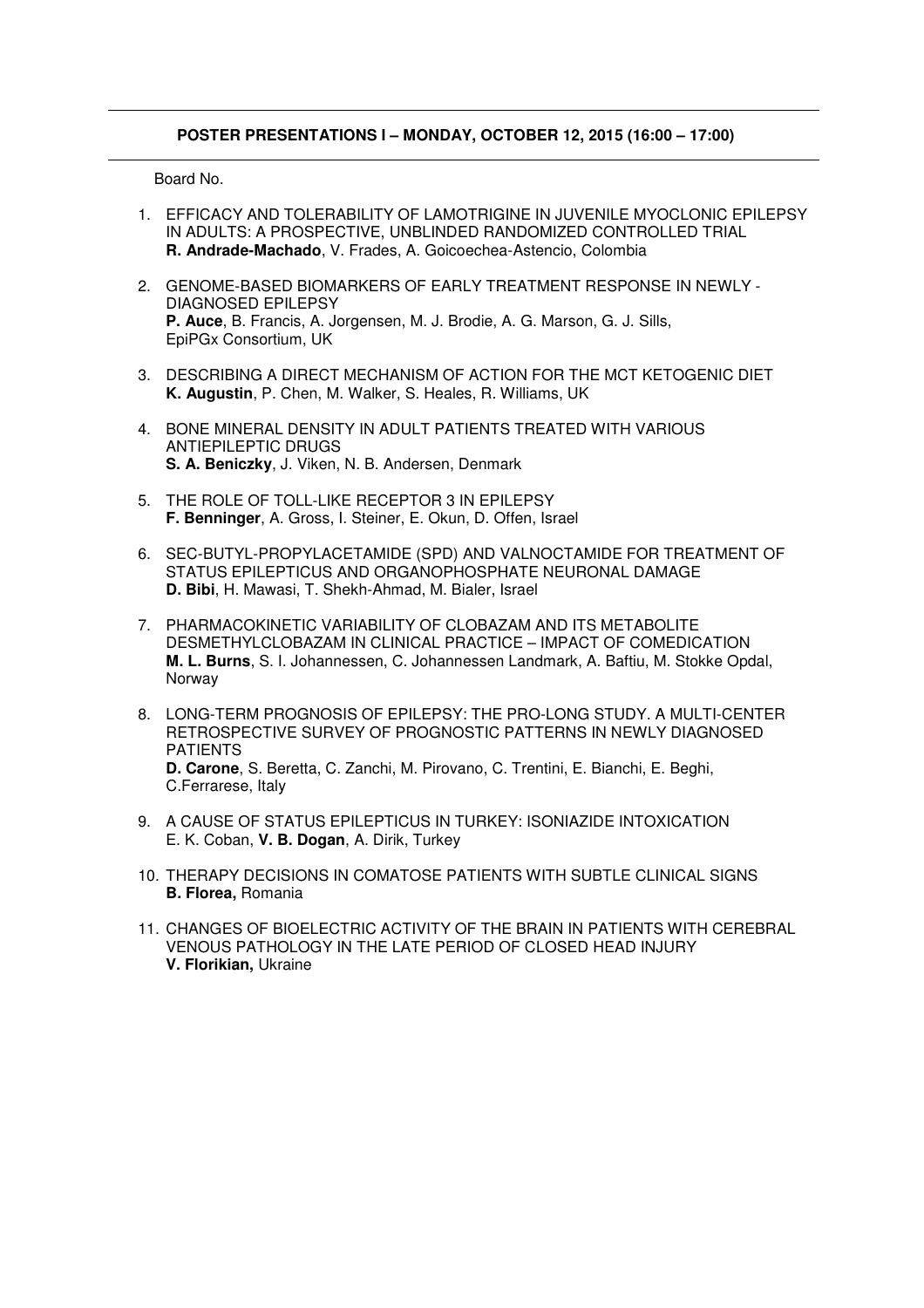#### **POSTER PRESENTATIONS II – TUESDAY, OCTOBER 13, 2015 (13:30 – 14:30)**

- 12. DRUG-RESISTANT EPILEPSY IN A WELL-DEFINED POPULATION OF NORTHERN ITALY **G. Giussani**, V. Canelli, S. Romi, E. Bianchi, C. Franchi, A. Nobili, E. Beghi, Italy
- 13. CORRELATION BETWEEN THE POLYMORPHIC ALLELES CYP2C9 AND THE CONCENTRATION OF VALPROIC ACID IN THE SERUM IN CHILDBEARING-AGE WOMEN D. Dmitrenko, **Y. Govorina,** N. Shnayder, A. Myravyova, Russia
- 14. THE PHENOMENOLOGY OF MAJOR DEPRESSION IN EPILEPSY. A. Guekht, **M. Grishkina**, K. Pochigaeva, O. Tertishnik, Russia
- 15. CARDIOTOXIC EFFECTS OF ANTIEPILEPTIC DRUGS **V. Grymailo,** Ukraine
- 16. THE TREATMENT OF MIGRAINE IN WOMEN WITH EPILEPSY **I. Iakubenko**, T. Litovchenko, I. Pasiura, L. Shevchenko, Ukraine
- 17. ARE CLINICAL AED PHASE 3 TRIALS SUITABLE TO COVER DRUG RESISTANT EPILEPSY PATIENTS? **T. Intravooth,** B. Steinhoff, C. Kurth**,** Germany
- 18. COMPLEX PARTIAL SEIZURES IN 46 YEAR OLD WOMAN J. Bošnjak, **M. Ivica**, Croatia
- 19. ICTAL EXTRAPYRAMIDAL MOTOR SIGNS IN TEMPORAL AND FRONTAL LOBE EPILEPSY **G. Kalss**, U. Fruehwald, G. Bauer, E. Trinka, Austria
- 20. DATA OF MISDIAGNOSES OF TRANSIENT CONDITIONS STUDY IN GEORGIA **K. Khomeriki**, T. Jishkariani, L. Abesadze, S. Kasradze, Georgia
- 21. DIAGNOSIS AND TREATMENT OF IMMUNE-MEDIATED DRUG RESISTANT EPILEPSY: A CASE REPORT **A. Kiryttopoulos,** G. Karafyles, M. Spilioti, V. Kimiskidis, I. Kalevrosoglou, D. Panou, H. Alexopoulos, S. Akrivou, Greece
- 22. POLYMORPHISM OF CYP2C9 AND CYP2C19 IN CHILDREN WITH EPILEPSY M. Malenica, **M. Kukuruzovi**ć, Croatia
- 23. RETENTION TIME IN TREATMENT WITH LACOSAMIDE AS ADJUNCTIVE THERAPY IN PATIENTS WITH PHARMACORESISTANT FOCAL EPILEPSY **C. Luisi**, A. La Neve, G. Pontrelli, T. Francavilla, G. Boero, M. Giovanna Amoroso, S. Internò, N. Pietrafusa, N. Amoroso, V. Durante, E. Beghi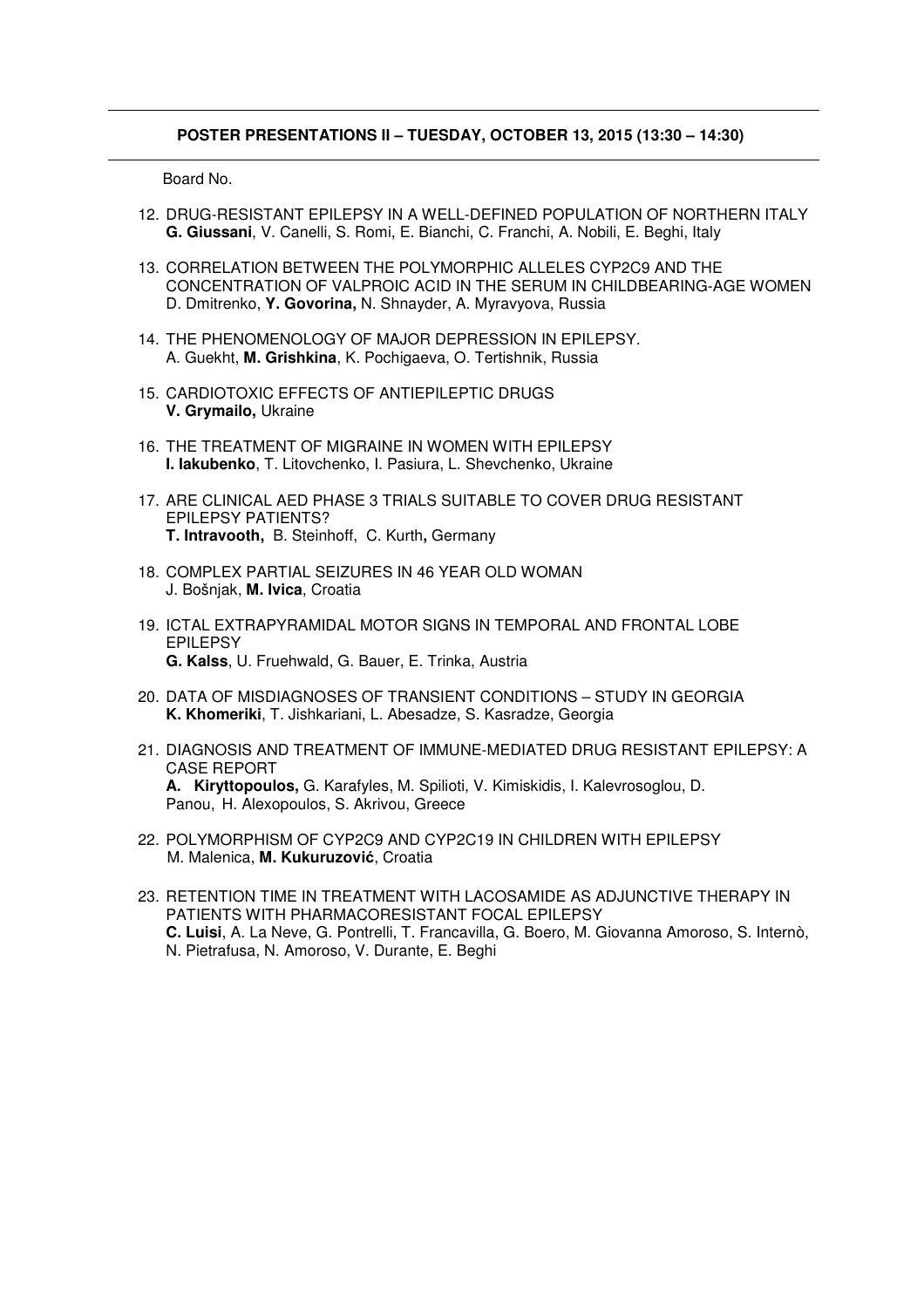#### **POSTER PRESENTATIONS III - WEDNESDAY, OCTOBER 14, 2015 (13:15 – 14:15)**

- 1. THE ROLE OF ALTERED FUNCTION AND EXPRESSION OF UPTAKE TRANSPORTERS AT THE BLOOD-BRAIN BARRIER IN PHARMACORESISTANCE AND ADVERSE DRUG EFFECTS **A. Mann,** D. Ekstein, T. Ben Hur, S. Eyal, Israel
- 2. SCN1A POLYMORPHISM AND EFFICACY OF LAMOTRIGINE IN PATIENTS WITH EPILEPSY **I.Markovic**, N. Bozina, D. Sporis, I. Susak, S. Basic, Croatia
- 3. OPTICAL IMAGING AS A TOOL FOR EVALUATING THE EFFECTS OF ANTIEPILEPTIC DRUGS ON THE PLACENTA IN VIVO **M. Meir,** A. Bishara, E. Portnoy, M. Shmuel, S. Eyal, Israel
- 4. "REVERSIBLE BRAIN LESIONS" CASE REPORT **J. Molad,** A. Gadoth, M. Neufeld, Israel
- 5. OCCURRENCE AND LATERALIZING VALUE OF "RARE" PERI-ICTALVEGETATIVE SYMPTOMS IN TEMPORAL LOBE EPILEPSY **K. Musilová**, R. Kuba, M. Brazdil, I. Tyrlikova, I. Rektor, Czech Republic
- 6. PREVALENCE AND CORRELATES OF SUICIDALITY AMONG ADULT OUTPATIENTS WITH EPILEPSY AT A PSYCHIATRIC HOSPITAL **S. Obasan**, E. Somoye, T. Adebowale, Nigeria
- 7. RISK FACTORS FOR EPILEPSY AMONG NIGERIA AFRICANS O. Ogunrin, Y. O. Obiabo, **Y. Obiabo**, E. Obehighe, Nigeria
- 8. DECREASED PROTEIN EXPRESSION OF TUMOR NECROSIS FACTOR RECEPTOR 2 (TNFR2) IN THE HIPPOCAMPUS DURING ACUTE SEIZURES IN A NOVEL MOUSE MODEL OF VIRAL-INDUCED TEMPORAL LOBE EPILEPSY **D. C. Patel,** E. J. Dahle, P. M. Billinglsley, R.S. Fujinami, H. S. White, K. S. Wilcox, USA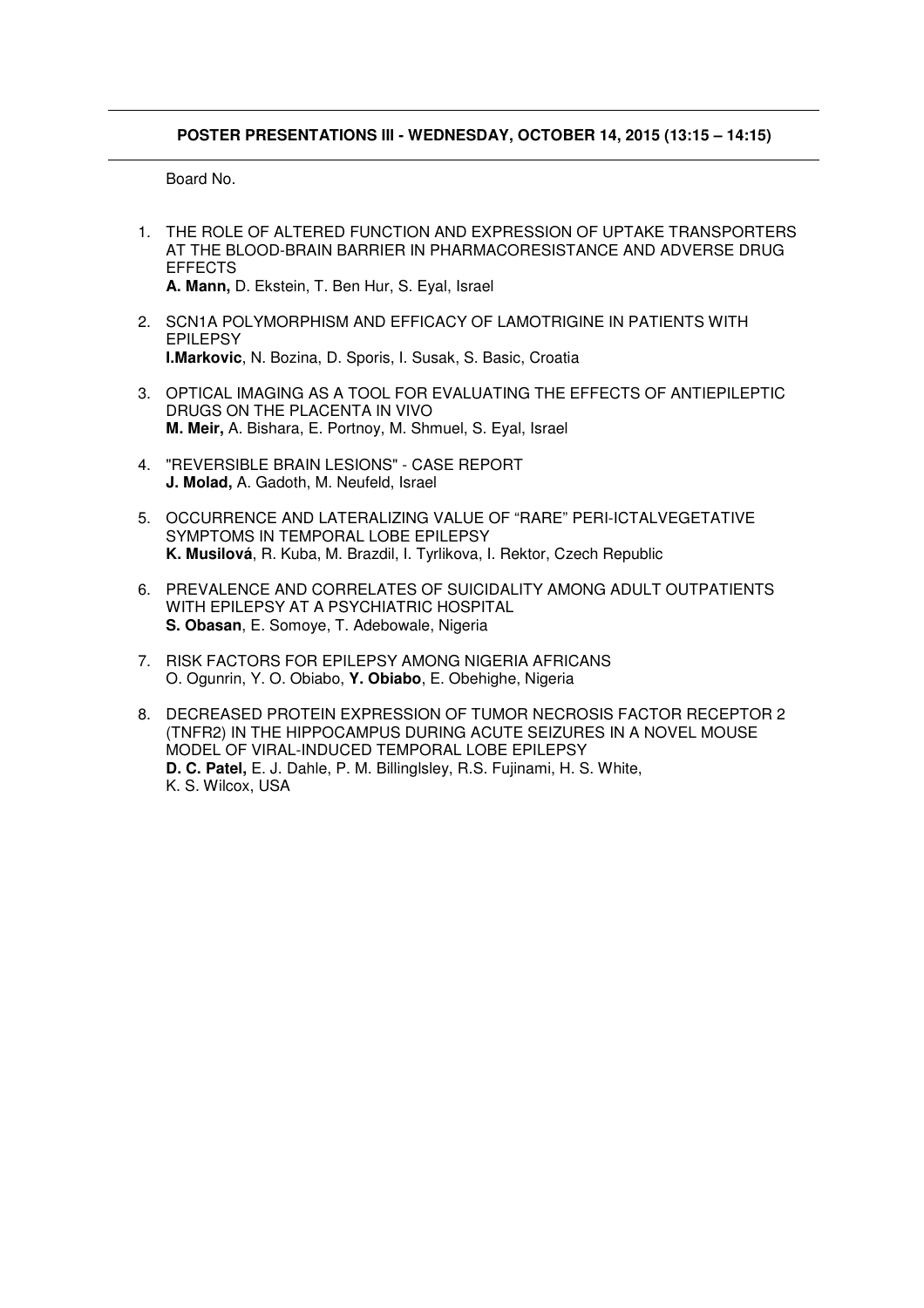#### **POSTER PRESENTATIONS IV - THURSDAY, OCTOBER 15, 2015 (13:00 -14:00)**

- 9. ABCB1 GENE VARIANTS AS PREDICTORS OF MULTIDRUG-RESISTANT EPILEPSY IN CROATIAN POPULATION S. Basic, **N. Pejanovic Skobic**, Bosnia and Herzegovina
- 10. COGNITIVE OUTCOMES, DEPRESSION AND ANXIETY IN PATIENTS WITH TRAUMATIC BRAIN INJURY A. Guekht, V. Krylov, N. Gulyaeva, E. Gusev, I. Kaimovsky, I. Trifonov, A. Talypov, S. Asratyan, A. Yakovlev, A. Lebedeba, **K. Pochigaeva**, W. Allen Hauser, Russia
- 11. EXPERIENCE WITH LACOSAMIDE IN TREATING FOCAL EPILEPSY PATIENTS IN ROMANIA: EFFICACY, SAFETY AND TIME TO REACH RESPONSE I. Mindruta, **I. Popa**, O. A. Bajenaru, C. Panea, Romania
- 12. ETHOSUXIMIDE FORGOTTEN MEDICINE? **J. Radi**ć **Niševi**ć, I. Prpić, Croatia
- 13. NEW MUTATION IN GRIN1 GENE EXPRESSED AS NEONATAL-ONSET DRUG RESISTANT EPILEPSY ASSOCIATED WITH MALFORMATION OF CORTICAL DEVELOPMENT. **L. Shemer-Meir**i, E. Banne, V. Meiner & N. Zelnik, Haifa
- 14. DRAVET SYNDROME- A CASE REPORT **E. Shpritova,** Macedonia
- 15. EPILEPSY AND SUICIDE: THE IMPORTANCE OF FOLLOW UP **L. Stragapede**, G. Furlanis, M. Belluzzo, F. Monti, Italy
- 16. POSITIVE EFFECT OF CLONAZEPAM IN A BOY WITH MYOCLONIC ASTATIC EPILEPSY (DOOSE SYNDROME) **M. Taghiyeva**, Ş.İ Mahalov, Z.M. Aliyev Azerbaijan
- 17. EPILEPSY IN SHUNT-TREATED CONGENITAL HYDROCEPHALUS: A CASE REPORT **G. Tavchioska,** Macedonia